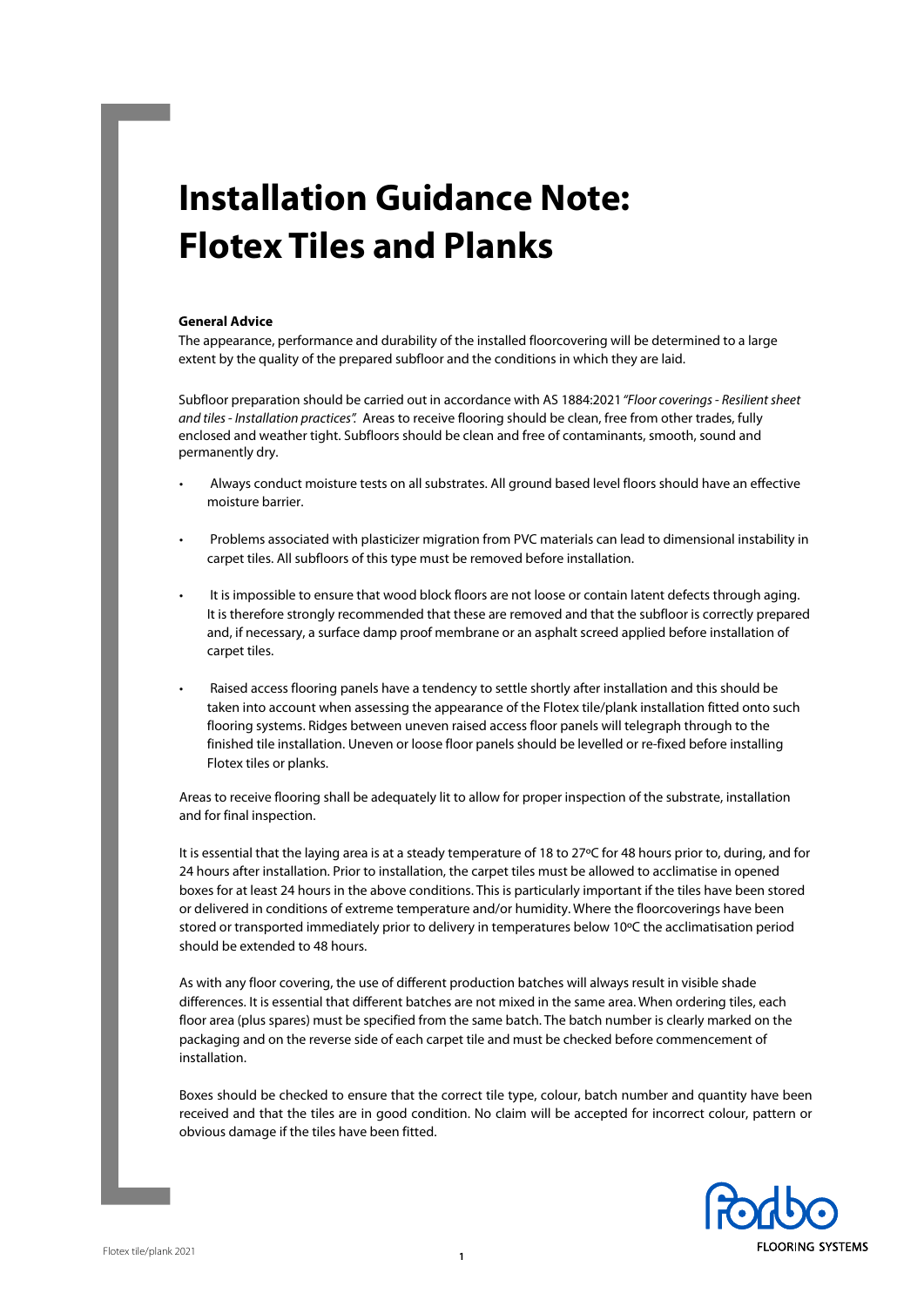## **Adhesive Recommendations and application**

Flotex Tiles and Planks must be adhered using a high grab, all-over tackifier adhesive system; Forbo PS1 Tile Fix pressure sensitive adhesive is recommended.

The tackifier adhesive must be spread evenly over the entire floor area with particular attention to edges – this will ensure any perimeter tile cuts are fully bonded. Failure to fully bond all full tiles and tile cuts may result in individual tiles shifting and lifting.

Where perimeter tiles are not constrained by fixtures e.g. walls, edge strips etc. It is recommended that such tiles are adhered using a permanent adhesive; 540 Eurosafe Special or 640 Eurostar Special is recommended.

In most applications Forbo PS1 Tile Fix pressure sensitive adhesive will be sufficient heavy commercial usage areas, however, where tiles or planks are liable to be subject to heavy static or dynamic loads they should be fully adhered using 540 Eurosafe Special or 640 Eurostar Special.

Adhesives must be applied according to the manufacturer's instructions and it is essential that tackifier adhesives are allowed to dry to a clear, tacky finish before laying the carpet tile. Failure to do so could result in a permanent non-release bond.

The open time of the adhesive will depend on site conditions and porosity of the base. It is best practice to conduct an adhesive bond test before starting the installation. Bond testing will assist in identifying both the working characteristics of the adhesive (waiting and working time) for the site conditions, and also any potential bonding problems.

If alternative adhesives are to be used consult with the supplier for usage information, guidance and warranty.

Note: adhesive coverage rates will be reduced on very porous subfloors such as plywood or sand cement screeds. Always clean away excess adhesive with a damp cloth before it is allowed to dry.

Flotex tiles and planks can be used in conjunction with under-floor heating systems.

A separate guidance note **"Installation of Floor Coverings on Underfloor Heating Systems"** provides more information on the conditions required for installation in such circumstances.

#### **Installation**

The following instructions are intended to draw the fitter's attention to current "Best Practice", and must be followed for the relevant product guarantees to be valid. Installation must be carried out in accordance with the requirements of AS 1884:2021 "Floor coverings - Resilient sheet and tiles - Installation practices".

## **Setting Out**

The location of the starting point in an installation is usually determined by the fitter to maximize the yield. This may be anywhere in the room, but would normally be located as near to the true centre as possible.

Having established the starting point for the installation, making some check measurements or dry laying a few rows of tiles will help to identify any potential problems or necessary adjustments to avoid small perimeter cuts.

## **Pile Direction**

The arrow marks on the reverse of every tile indicate the direction of pile lay. The preference of the specifier as to monolithic\*, tessellated or other visual effects must be confirmed before tiles are installed.

When laying tile or planks in a monolithic format follow the direction of the arrows, which should, where possible, point towards the main light source\*\*.

Options for the direction of tile and plank installation will vary between product designs. The installation options are indicated on product sample books and below, but if there is any doubt check with Forbo Flooring prior to installation.

**\*Note:** the term 'broadloom' is often used as an alternative description of monolithic. Whichever term is used, it refers to the installation direction of the carpet tiles. It does not mean that the installation will be viewed as seamless.

**\*\*Note:** To prevent potential problems of deviation of wheeled traffic travelling across the dense pile of Flotex; it is strongly recommended that tiles and planks are laid with the pile running lengthways in the main direction of traffic when fitting in monolithic format. We suggest that with other installation formats, some tiles are dry laid to decide upon the optimum direction to suit the specific location requirements.

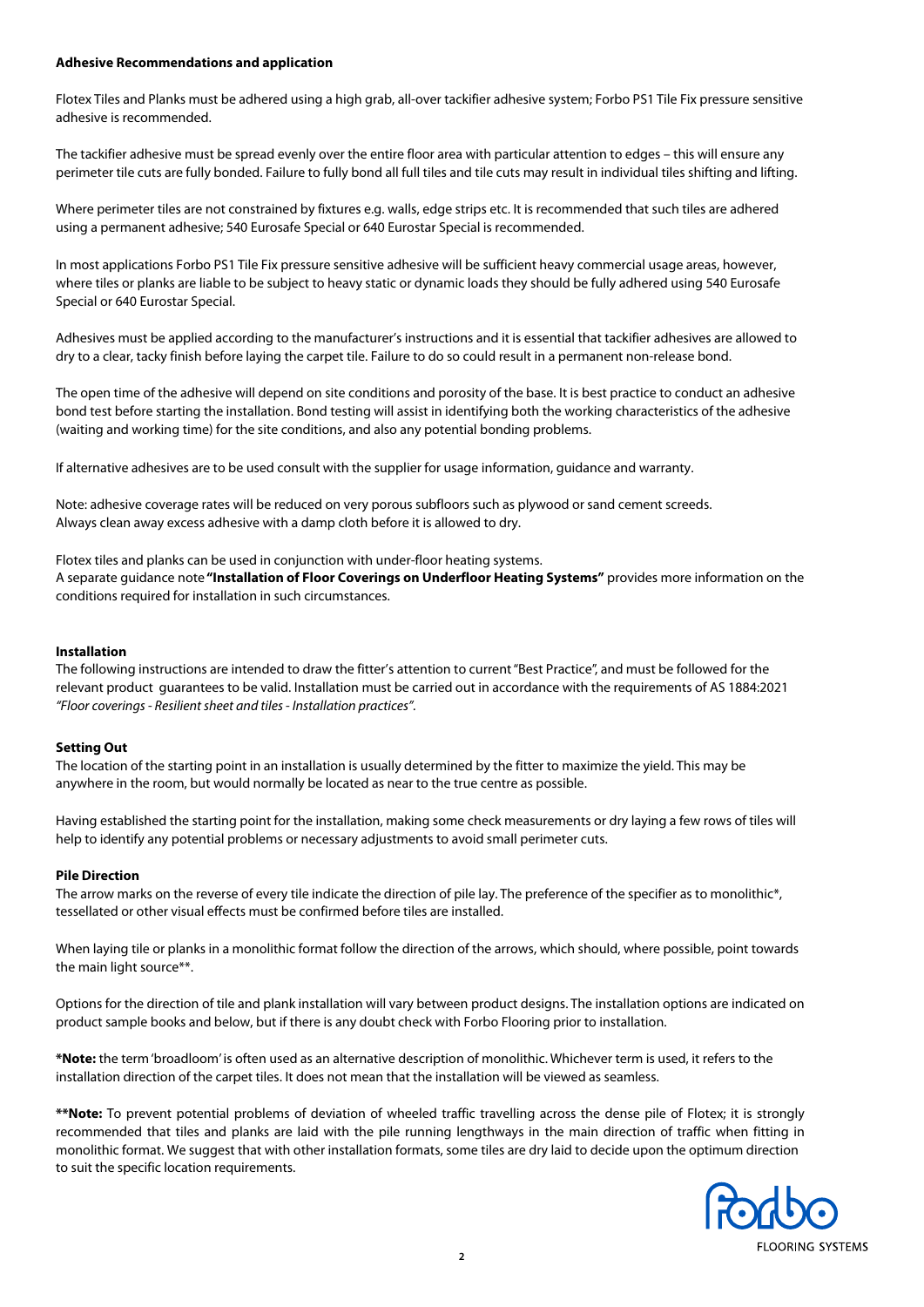## **Cutting and Fitting**

Flotex tiles and planks can be easily cut using a utility knife. Tiles and planks must be laid butt jointed, fitted tightly and cut accurately at perimeters.

## **On completion of the installation**

First impressions may have more impact on the client than hours of skilled fitting.

The completed installation should be cleared of scrap material and debris, the floor vacuumed and any traces of adhesive residues removed from the floor and skirtings.

If the floor covering is to be protected from other trades or site traffic prior to project completion, a protection product should be chosen that is appropriate for the type and level of traffic likely to be experienced.

If the optimum performance of any new floor covering is to be achieved, it is important that the correct cleaning and maintenance procedures are used from day one.

Cleaning and maintenance guides are available for download at: **[www.forbo-flooring.com.au/downloads](http://www.forbo-flooring.com.au/flotexdownloads)**

**Cleaning and maintenance guides should be passed onto the main contractor, client or end user as appropriate on completion of the installation, and before any hand over clean is started.**

# **Flotex tile installation options**







**Tessellated Monolithic/Broadloom**



Integrity<sup>2</sup> Tessellated



Complexity **Tessellated**; Brick

Pinstripe Tessellated; Brick; Half drop

Stratus & Cirrus **Broadloom**; Tessellated; Brick; Half drop